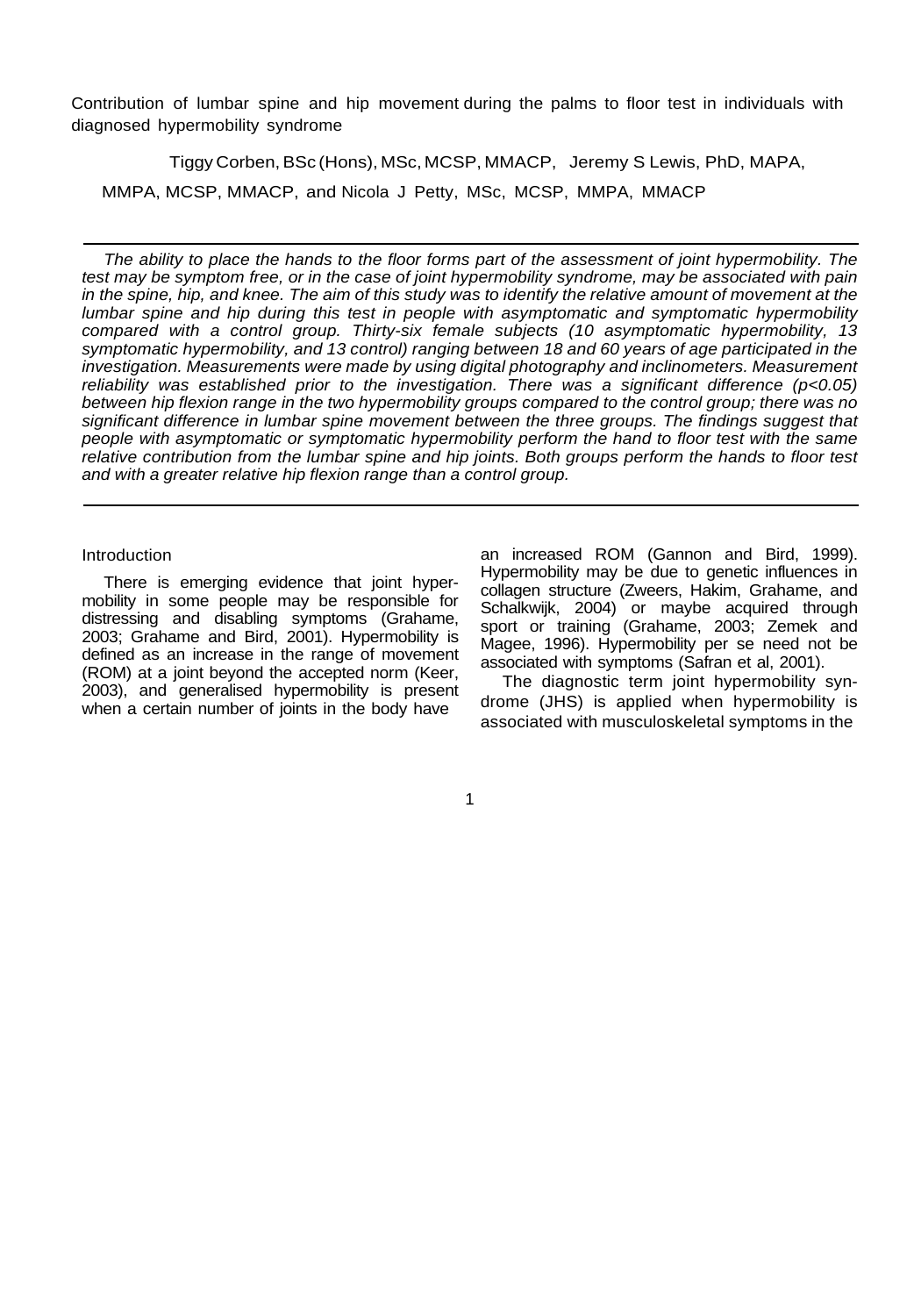absence of any systemic disease (Kirk, Ansell, and Bywaters, 1967). There is no definitive explanation why symptoms develop in some individuals with hypermobility and not in others. Hypotheses have included joint micro- trauma in inherently weak collagen tissue (Russek, 2000), overstimulation of sensory nerve endings as a result of stretching (Child, 1986), inherent collagen tissue weakness (Kirk, Ansell, and Bywaters, 1967), a higher percentage of weaker type III collagen fibrils that are less able to stabilise joints (Child, 1986), and overstimulated sensory nerves that are overstretched due to the poorer quality collagen framework supporting them (Child, 1986), autonomic dysfunction (Gazit, Nahir, Grahame, and Jacob, 2003), and lack of joint control of hypermobile joints (Keer, 2003). Ongoing research is required to better understand why some hypermobile people remain asymptomatic and others go on to develop JHS.

Hypermobility may be assessed in a number of ways. One method, the Beighton scale (Beighton, Solomon, and Soskolne, 1973), is a commonly used index for measuring hypermobility. The scale involves measuring nine movements. Four of the measurements are performed bilaterally. The ninth and final measurement assesses if the patient can actively place the palms of the hands flat on the floor without the need to bend the knees.

The Beighton scale was originally introduced for use in epidemiological studies to identify JHS in populations by visual inspection without the need for equipment. Although well suited for this task, it may be a less appropriate tool for clinicians to use to diagnose hypermobility in individuals because of the limited joints being assessed, with six of the nine joints tested being located in the upper limb. Furthermore, the scale does not include the glenohumeral joint, which has been reported to be hypermobile in many patients (Keer, 2003). Finally, it gives no indication of the degree of hypermobility as it is an 'all-or-nothing' test.

Because of these deficiencies, Grahame, Bird, and Child (2000) have suggested an alternative assessment for measuring JHS. This set of measurements includes the Beighton scale and includes an additional set of major and minor criteria. The clinical diagnosis of JHS is made when two major criteria, or one major criteria

and two minor criteria, or four minor criteria are present. This method of measuring hypermobility is known as the Revised (Brighton, 1998) criteria for the diagnosis of JHS (Grahame, Bird, and Child, 2000).

The 'hands to floor test' forms part of the assessment for JHS. This test may be per- formed as a symptom-free movement in subjects who are hypermobile and asymptomatic. How- ever, in people with JHS, this procedure may be associated with substantial pain and discomfort in a variety of areas including the lumbar spine, thoracic spine, hips, knees, shoulders, and upper limb. One possible explanation is that people with and without symptoms who are hypermo- bile perform the 'hand to floor' movement differently. For example, there may be differences in the speed of the movement, the muscle activity during the movement, the overall coordination of the movement, or the amount of movement at different regions. In the latter case, this might mean that the various joints may have a distinctly different contribution to the overall movement. One of these possible differences may be differing contributions from the lumbar spine and hip joints. In addition, hamstrings length and its potential influence on hip ROM may also be a contributing factor (Esola, McClure, Fitzgerald, and Siegler, 1996; Li,

McClure, and Pratt, 1996; Wong and Lee, 2004). The aim of this study was to investigate if any differences existed in the range of lumbar flexion, hip flexion, and hamstrings length in three separate groups: group 1: subjects with hypermobility and no symptoms; group 2: subjects with JHS; and group 3: control group subjects with no symptoms who were unable to reach the

floor when performing the hand to floor test. Differences or similarities in the three groups could then be compared.

## Methods

# **Subjects**

Subjects with and without symptoms were recruited by placing an advertisement on the Hypermobility Syndrome Web page (http:// www.hypermobility.org) requesting volunteers. Additional subjects were recruited through advertising posters at the U.K. hospital where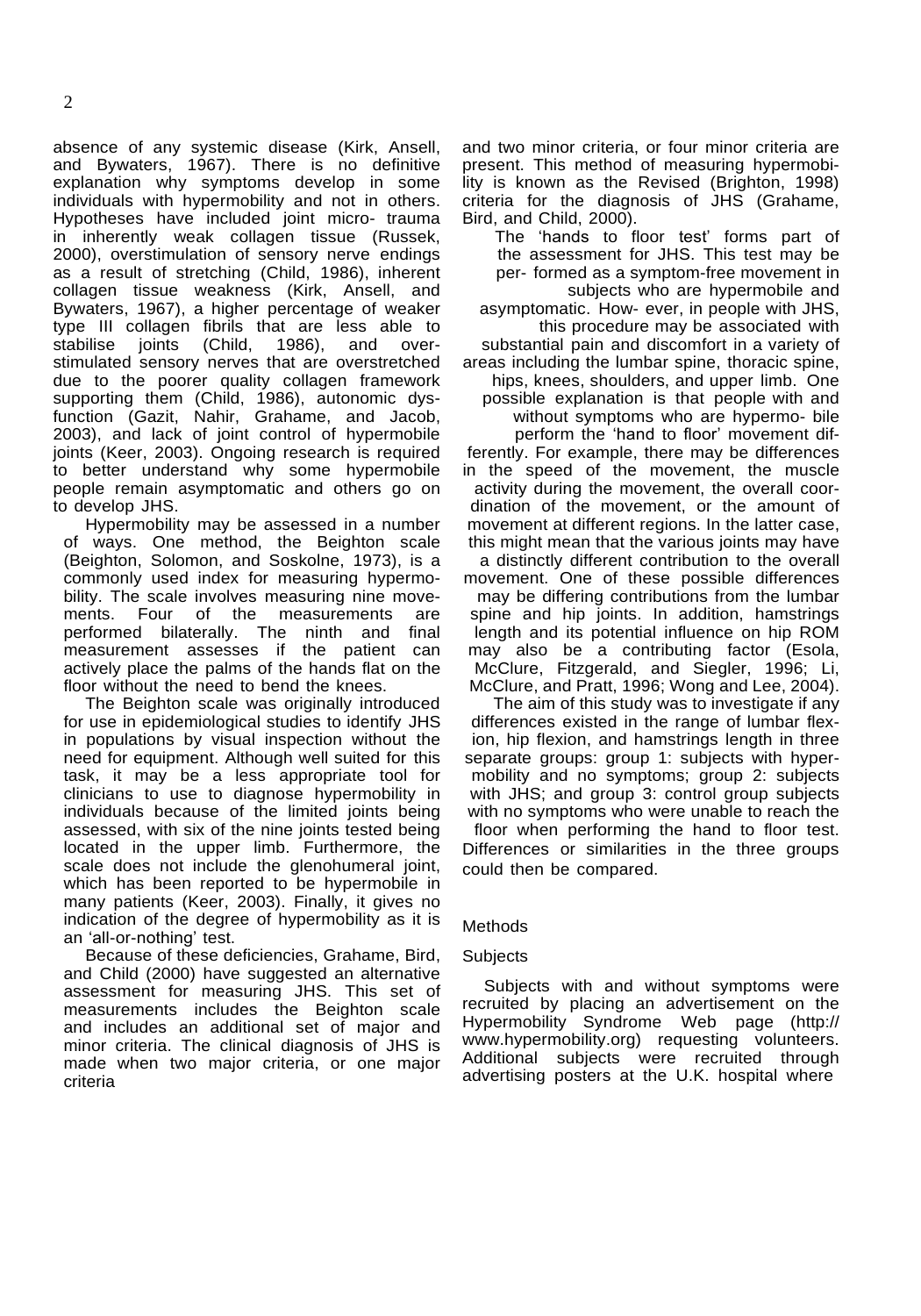the investigation was conducted and through word of mouth requests. Hypermobility is more common in females than males (Birrell, Adebajo, Hazleman, and Silman, 1994), and to investigate a homogeneous population, only female subjects were recruited.

Each potential subject was provided with an information booklet explaining the purpose of the study. Subjects who voluntarily agreed to participate who fulfilled the inclusion criteria signed informed consent documentation and were aware of their right to withdraw from the study at any stage.

Subjects with JHS were diagnosed according to the criteria of the Revised (Brighton, 1998) criteria for the diagnosis of Benign JHS (Grahame, Bird, and Child, 2000). All subjects had their diagnosis confirmed by a consultant rheumatologist.

Once recruited, a convenient time for each subject was organised for them to attend the clinic where demographic information was taken and the postural measurements were made.

Demographic information pertaining to the three groups is detailed in Table 1. There were no significant baseline differences between any of the groups for the variables of age, height, and weight. No subject in the control group could reach the floor in the hand to floor test.

All subjects in the hypermobile and JHS groups could reach the floor in the hand to floor test.

The mean Beighton score for the control group was 1.2 (SD 1.5) out of a possible maximum score of 9. The mean scores for the subjects without symptoms who were hypermobile was 6.0 (SD 1.5) and 5.5 (SD 1.4) for subjects with JHS.

Group inclusion/exclusion criteria

Subjects were divided into one of the three diagnostic categories: hypermobile without symptoms, hypermobile with symptoms (JHS),

and the control subjects.<br>Hypermobile subject subjects without symptoms were defined as those who had a minimum score of 5/9 on the Beighton scale (Beighton, Solomon, and Soskolne, 1973). For the purposes of this study, at least one of these points must have come from being able to place the palms of the hand flat on the floor without bending the knees. Subjects in this group were included if they had no current or previous musculoskeletal or neural symptoms.

Subjects with JHS (hypermobile with symptoms) were diagnosed according to the criteria of the Revised (Brighton, 1998) criteria for the

Table 1. Demographic information pertaining to the three groups of subjects.

|                                       | Height (cm)<br>range and<br>mean (SD) | Weight (kg)<br>range and<br>mean (SD) | Age (yr)<br>range and<br>mean (SD) | Number of<br>subjects<br>who could<br>reach the<br>floor | Areas of symptoms<br>(pain)                                                                                                                                   |
|---------------------------------------|---------------------------------------|---------------------------------------|------------------------------------|----------------------------------------------------------|---------------------------------------------------------------------------------------------------------------------------------------------------------------|
| Control group<br>N ¼ 13               | 160.0–182.0<br>170.2 (6.6)            | 50.9–68.0<br>59.9 (5.5)               | 23.0–47.0<br>30.5(5.6)             | 0                                                        | No symptoms                                                                                                                                                   |
| Hypermobile group<br>$N\frac{1}{4}10$ | 152.0-183.0<br>166.0(8.7)             | 58.0-76.0<br>63.9(6.0)                | 18.0-60.0<br>31.6(11.6)            | 10                                                       | No symptoms                                                                                                                                                   |
| JHS group<br>$N\frac{1}{4}$ 13        | 158.0-175.0<br>163.9(5.3)             | $52.0 - 80.0$<br>67.4(8.3)            | $26.0 - 56.0$<br>35.6(7.4)         | 13                                                       | Lumbar (9 subjects)<br>Thoracic (4 subjects)<br>Cervical (4 subjects)<br>Shoulder (5 subjects)<br>Elbow (1 subject)<br>Hand (2 subjects)<br>Knee (6 subjects) |

SD: standard deviation; N: number; JHS: joint hypermobility syndrome; cm: centremeter; kg: kilogram. All symptoms were those of pain.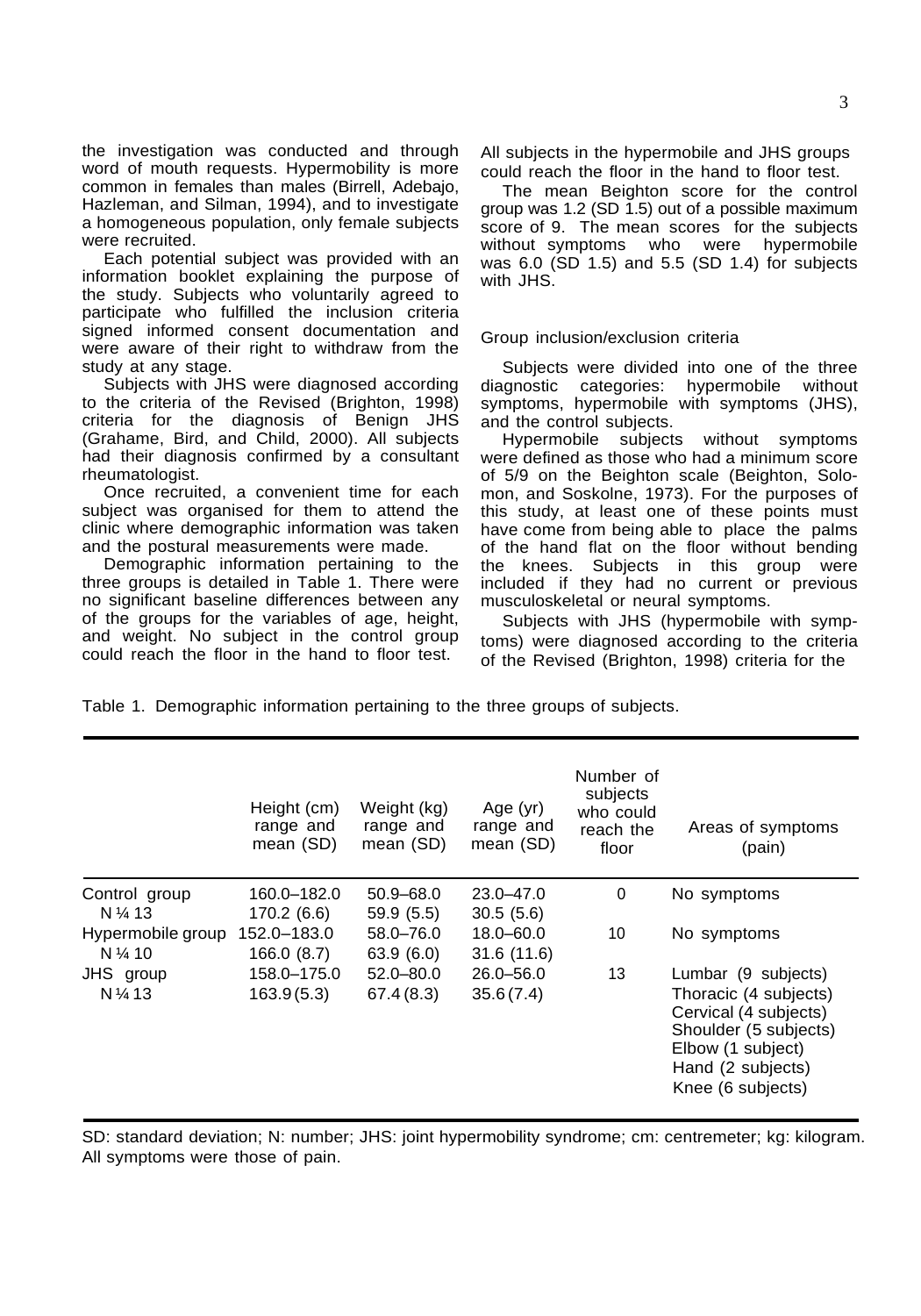diagnosis of benign JHS. The minimum score of 5/9 was chosen because this is the recommen- dation from the Revised (Brighton, 1998) cri- teria for the diagnosis of benign JHS (Grahame, Bird, and Child, 2000).

The inclusion criteria for the control group subjects were a Beighton score of 4/9 or less, an inability to reach the floor with their hands (with the knees remaining straight), and no current or previous musculoskeletal or neural symptoms. The aim of this investigation was to determine if the range of hip and lumbar flexion move- ment in subjects who were hypermobile without symptoms and those with JHS was different when performing the hands to floor test. In addition to this, the ratios of these movements would be calculated. A control group of asymp- tomatic subjects who were not hypermobile (i.e., under the 4/9 Beighton threshold) and who were unable to reach the floor was included so their range of movements (and ratios) could be com- pared with the two hypermobile groups.

A total of 36 female subjects were recruited to this study: 13 subjects who had a diagnosis of JHS, 10 subjects without symptoms who were hypermobile, and 13 subjects without symptoms who were not hypermobile. Although it proved difficult to recruit 13 subjects without symptoms who were hypermobile, the number recruited (*n* ¼ 10) satisfied the numbers of subjects needed in each group determined from the power analysis. Of the subjects with JHS, seven had three separate areas of symptoms, five had two separate areas of symptoms, and one subject had only one area of symptoms. All symptoms were those of pain. Subject information is detailed in Table 1.

Ethical approval for the investigation was approved by the local ethics committee at the teaching hospital where the data were collected (Riverside Research and Ethics Committee).

## **Measurements**

In addition to the Beighton score, the other measurements that were taken in this investigation included hamstrings length, hip flexion angle, and lumbar flexion range.

To protect the subject's modesty, all data were collected in a quiet and private room. Subjects were asked to undress down to their underwear to expose the spine, hips, and legs.

Hamstring length was measured in supine and for the right leg only. The knee of the left leg was flexed and supported on pillows until the spine was flat against the plinth in an attempt to reduce spinal movement. An inclinometer (Isomed Inc., Portland, OR, USA) was calibrated to zero when placed on the tibia of the right leg in a horizontal position. The right leg was then passively lifted with the knee in full extension (straight leg raise) until the pelvis was observed to rotate. The angle at the point the pelvis started to rotate was recorded.

The subject then performed the palm to floor test, keeping their knees straight. Lumbar flexion and hip flexion range were measured in standing. Lumbar flexion range was measured by using two inclinometers. Hip flexion angles were measured by using digital photography. A series of anatomical landmarks were used as reference points to produce these measurements. These anatomical landmarks were identified by palpation with the subjects in standing and once identified were marked by attaching nontoxic adhesive markers (6-mm diameter). The land- marks included the twelfth thoracic (T12), fourth lumbar (L4), and second sacral (S2) spi- nous processes (SP). The S2 SP was identified as the SP corresponding with the horizontal level of the posterior inferior iliac spine. The L4 SP was identified as the SP corresponding with the horizontal level of the superior margin of the iliac crest. The T12 SP was identified by count- ing upward on the SPs from the L4 SP.

In addition, an adhesive marker was placed on the iliac crest at the midpoint of the posterior and anterior superior iliac spines. The midpoint was determined by using a nonstretch tape measure once these points were identified. Additional markers were placed 2 cm below the greater trochanter according to recommendations made by Tully and Stillman (1997), and the final marker was placed on the lateral femoral condyle midway between anterior and posterior edges of the iliotibial tract at the level of the superior edge of the patella with the knee straight (Tully and Stillman, 1997). All these markers were placed on the right side of the body of all subjects.

Hip flexion angles were calculated from two digital photographs using a Kodak DX450 5 megapixel camera with 3 x optical zoom and a 38-114 retinar lens (Eastman Kodak Company,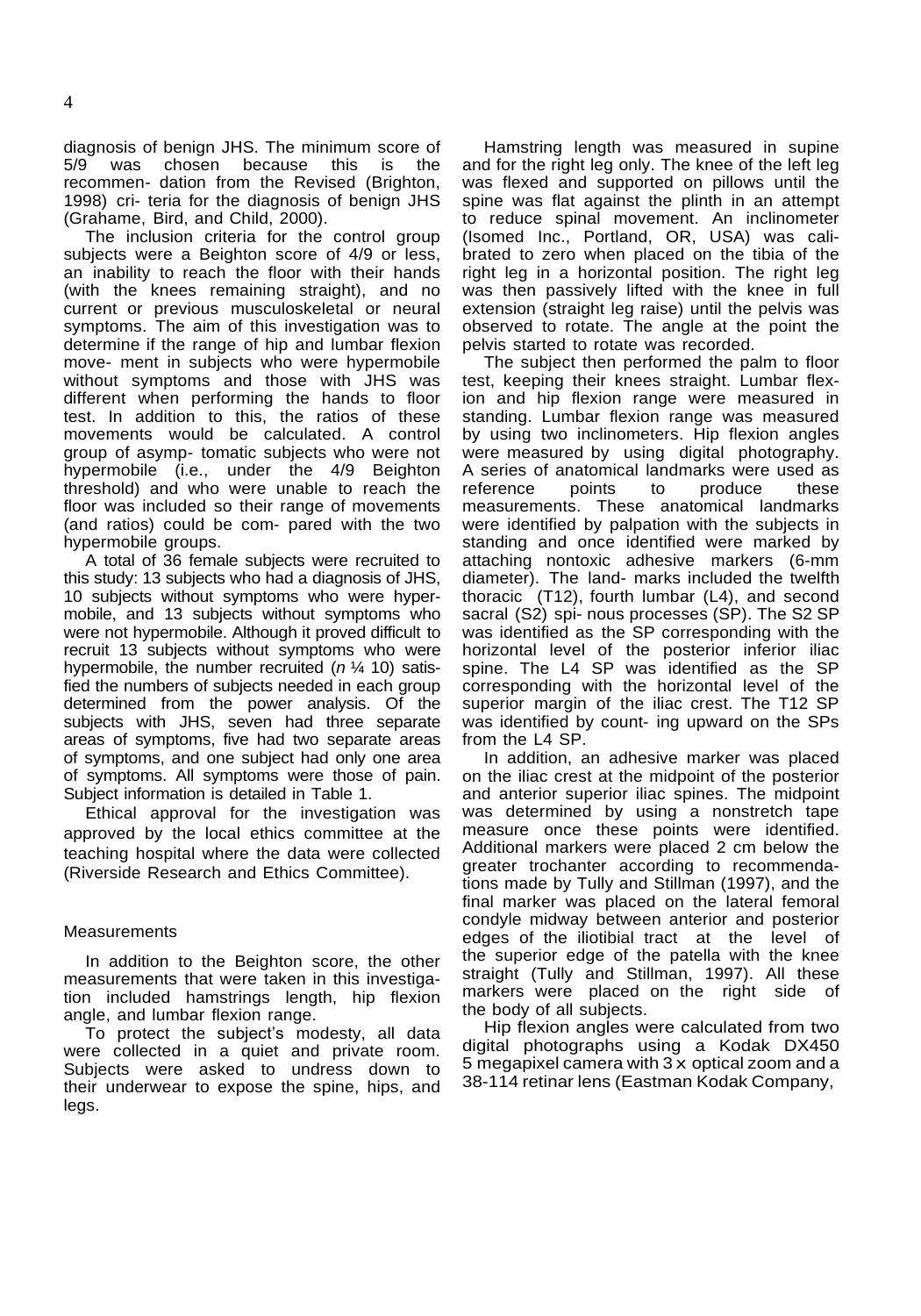Hemel Hempstead, Hertfordshire, UK). The first photograph was taken with the patient upright in a comfortable and natural standing position, and the second was taken after the subjects were instructed to bend forward as far as possible (knees straight) with minimal strain. To standardise the photographs, the lens of the camera was positioned 2 meters from the sub- ject. The camera was mounted on a tripod, and the lens height was adjusted to the height of the greater trochanter marker. To reduce parallax, the front of the camera was adjusted to be par- allel to the thigh. Marker placements and the method the hip flexion angle was derived are illustrated in Figure 1.

To calculate the hip angles, the digital photos were printed on A4 size paper, and the angles were measured with a protractor. This was similar to hip measurement angles reported previously (Kippers and Parker, 1987; Tully and Stillman, 1997).

The lumbar spinal angles were measured with one inclinometer placed on the marked T12 spinal level and on the marked S2 spinal level. As recommended in the Isomed guidelines (Isomed Inc., Portland, OR, USA), the lumbar angle was determined by subtracting the sacral

measurement from the thoracic measurement. A negative result would indicate lumbar extension and a positive result greater than 01 would indicate lumbar flexion. These measurements were made in the same positions and at the same time as the hip flexion measurements were made.

Both the hip flexion angles and the lumbar flexion angles were calculated by determining the difference between the two measurements (standing and end range flexion).

Following this the subjects were asked to stand up and walk around the room for 1 minute, and then the photograph and inclinometer measurements were repeated. Floor markings ensured that the subjects returned to the same position between measurements. This process was repeated on three occasions in total.

## Reliability

The intratester reliability of the lumbar and hip measurements and the hamstrings length measurement was determined in a previous study on 10 asymptomatic subjects recruited by the senior investigator (TC). The subjects were



Figure 1. Marker placement and the hip flexion angle in standing (A) and at the end of the 'hands to the floor' movement (B).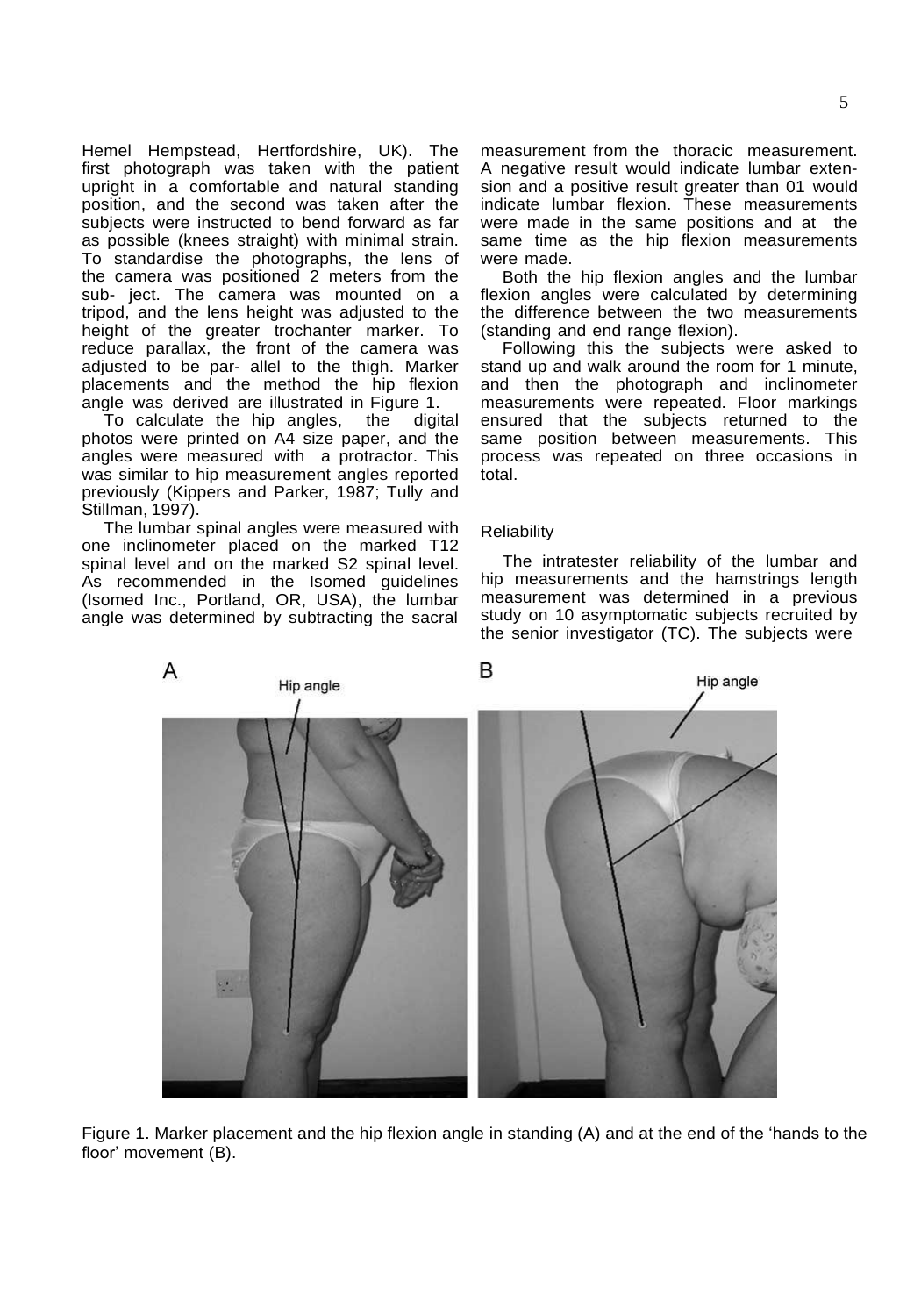of varying heights and body shapes. On one occasion, three measurements were made of each movement and then on a second occasion (1 week later) a second set of three measurements were made. The reliability of the measurements was determined by using intraclass correlation coefficients (ICC, model 3,k), standard error of measurements (SEM), and 95% confidence intervals (95% CI). The ICC (3,k), 95% CI, and SEM results for the measurement of lumbar flexion were 0.85, 0.35–0.96, and 2.21, respec- tively. The corresponding results for the mea- surement of hip flexion were 0.92, 0.71–0.98, and 2.91, and for the hamstrings length measurement were 0.87, 0.56–0.97, and 3.41.

The ICC (model 3,k) results and the 95% CI for the reliability study suggested the measurement techniques used to measure lumbar flexion and hip flexion show good reliability (Portney and Watkins, 1983). Of clinical relevance the results for the standard error of measurement suggest that measurements of less than or equal to 31 should be considered as measurement error when measuring lumbar flexion and hip flexion and less than or equal to 41 for hamstrings length, using the methods outlined.

Although the results suggest that the method used in this study to measure the hip flexion angle was reliable, it is acknowledged that it is not used as a standard method for measuring this range. Placing a skin marker halfway between the ASIS and PSIS allowed for a stan- dardized photographic measurement of hip flexion that would not have been possible if the ASIS had been obstructed by skin and body tissues. However, the validity of this method is not known.

## Power analysis

From the pilot study, the standard deviations for the measurements for lumbar flexion, hip flexion, and hamstrings length (using the measuring methods used in this investigation) were 5.51, 10.11, and 9.51, respectively. The standard

error of measurements were 2.21, 2.91, and 3.41, respectively. Based on these results and clinical observations using these methods to measure the ranges of movement of interest, the authors considered that it was clinically relevant to detect a minimum difference of 101 for lumbar flexion, 151 for hip flexion, and 101 for hamstrings

length between the groups. Based on these results and for a power of 0.8 and a level of significance of 5%, the minimum number of subjects required in each group was calculated to be 6 for lumbar flexion, 7 for hip flexion, and 10 for hamstrings length. Because 10 was the minimum number for hamstrings length, the number was increased by 30% to 13 in each group in case of subject withdrawal from the study, an underestimation of the subjects needed, or loss of subject data.

#### Statistical analysis

Data for the reliability investigation were analysed by using Intraclass Correlation Coefficients (model 3,k), 95% confidence intervals, and standard error or measurement. For the main investigation the descriptive statistics were compiled and then analysed. Each of the measurements of interest was made three times succession. The mean of these three measure- ments was used in the analysis. The descriptive statistics were compiled and then analysed. A one-way ANOVA and post hoc Tukey's multiple comparison tests were used to analyse the three dependent variables (lumbar ROM, hip ROM, and hamstrings length). In addition to this the ratio of the lumbar spine ROM to hip ROM during the palms to floor movement was calculated for the three groups. Correlations between hamstrings length and hip flexion range were analysed by using the Pearson Correlation Coefficient. The critical level of statistical sig- nificance was set at *p*r0.05.

## **Results**

Demographic information pertaining to the three groups is detailed in Table 1. Table 2 details the angular measurements for the lumbar spine in standing, in the 'palms to floor' position, and the total excursion angle from standing to the 'palms to floor' position. The mean lumbar spine angles in standing for the control group, hypermobile group, and JHS group were, respectively, -26.81, -28.51, and -27.41. The corresponding values in the 'palms to floor' position were 17.41, 16.21, and 12.81.

Table 3 details the measurements for the hip angle in standing, in the 'palms to floor'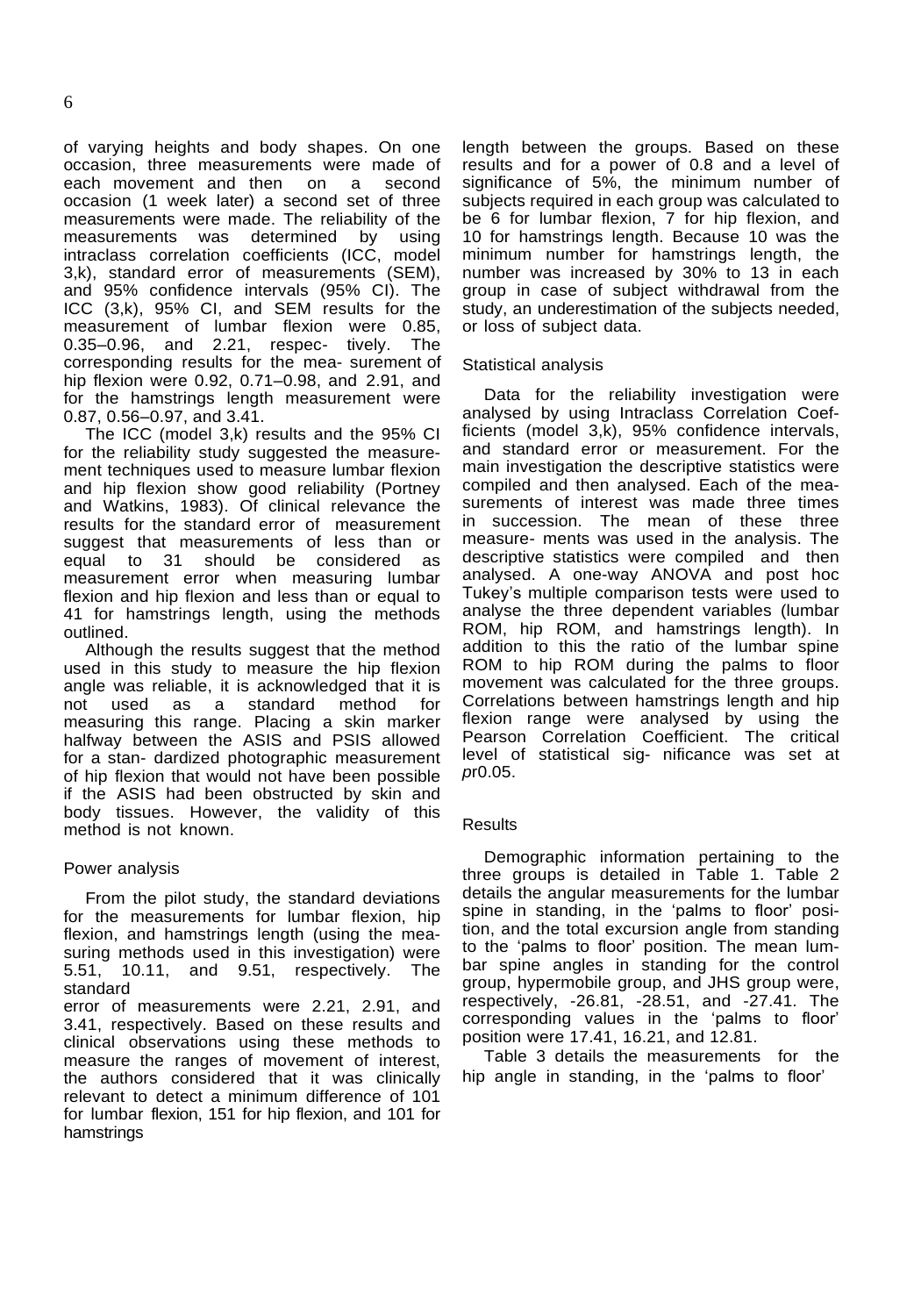position, and the total excursion angle from standing to the 'palms to floor' position. The mean hip angles in standing for the control group, hypermobile group, and JHS group were, respectively -21.31, -16.31, and -15.71. The corresponding values in the 'palms to floor' position were 30.41, 49.91, and 51.21.

The mean hamstrings length, measured as a function of the straight leg raise angle for the three groups was 76.51 (SD 7.71) for the control group, 92.41 (SD 6.41) for the hypermobile subjects without symptoms, and 97.41 (SD 11.01) for the subjects with JHS. There was no significant difference ( *p*>0.05)<br>between the hypermobile subiects without between the hypermobile subjects symptoms and the subjects with JHS. There were significant differences between both groups of subjects who were hypermobile and the control group subjects who were not hypermobile ( *p*<0.05).

In addition to this, no significant difference was found between the lumbar spine ROM (from standing to the 'hands to floor' position) between all the groups. No significant difference was found in the hip flexion ROM (from standing to the 'hands to floor' position) between the two groups of hypermobile subjects. A significant difference in hip ROM was found between the two groups of hypermobile subjects and the control subjects who were not hypermobile ( *p*<0.05).

The ratio of the lumbar spine ROM to hip ROM during the palms to floor movement was calculated for the three groups. The ratio for the control group was determined to be 0.65 (SD 0.4), for the hypermobile group was 0.32 (SD 0.1), and the ratio for the JHS group was 0.26 (SD 0.2). Because all the ratios were less than 1.0, this finding indicates that the majority

Table 2. Angular measurements for the lumbar spine for the three groups.

|                   | Mean lumbar spine<br>angle (degrees) in<br>standing (SD1) | Mean lumbar spine<br>angle (degrees) in<br>the 'palms to floor'<br>position (SD1) | Total excursion angle<br>of lumbar spine<br>(degrees) from<br>standing to the 'palms'<br>to floor' position (SD1) |
|-------------------|-----------------------------------------------------------|-----------------------------------------------------------------------------------|-------------------------------------------------------------------------------------------------------------------|
| Control group     | $-26.81(4.5)$                                             | 17.4(9.2)                                                                         | 45.5(7.2)                                                                                                         |
| Hypermobile group | $-28.51(5.8)$                                             | 16.2(12.8)                                                                        | 46.1 (4.9)                                                                                                        |
| JHS group         | $-27.4(7.2)$                                              | 12.8(9.7)                                                                         | 40.9(11.2)                                                                                                        |

The mean lumbar spine angles are presented in standing and in the palms to floor position. In addition the total excursion angle of the lumbar spine between these two positions are presented. SD: standard deviation; JHS: joint hypermobility syndrome.

Table 3. Measurements for the hip angle for the three groups.

|                   | Mean hip flexion angle<br>(degrees) in standing<br>(SD1) | Mean hip flexion angle<br>(degrees) in the 'palms<br>to floor' position (SD1) | Total excursion angle<br>of lumbar spine<br>(degrees) from<br>standing to the 'palms'<br>to floor' position (SD1) |
|-------------------|----------------------------------------------------------|-------------------------------------------------------------------------------|-------------------------------------------------------------------------------------------------------------------|
| Control group     | $-21.3(8.2)$                                             | 30.4(10.6)                                                                    | 51.7(15.9)                                                                                                        |
| Hypermobile group | $-16.3(9.5)$                                             | 49.9 (5.6)                                                                    | 79.5 (13.3)                                                                                                       |
| JHS group         | $-15.7$ (5.5)                                            | 51.2(11.1)                                                                    | 78.4 (9.2)                                                                                                        |

The mean hip angles are presented in standing and in the palms to floor position. In addition the total excursion angle of the hip between these two positions are presented. SD: standard deviation; JHS: joint hypermobility syndrome.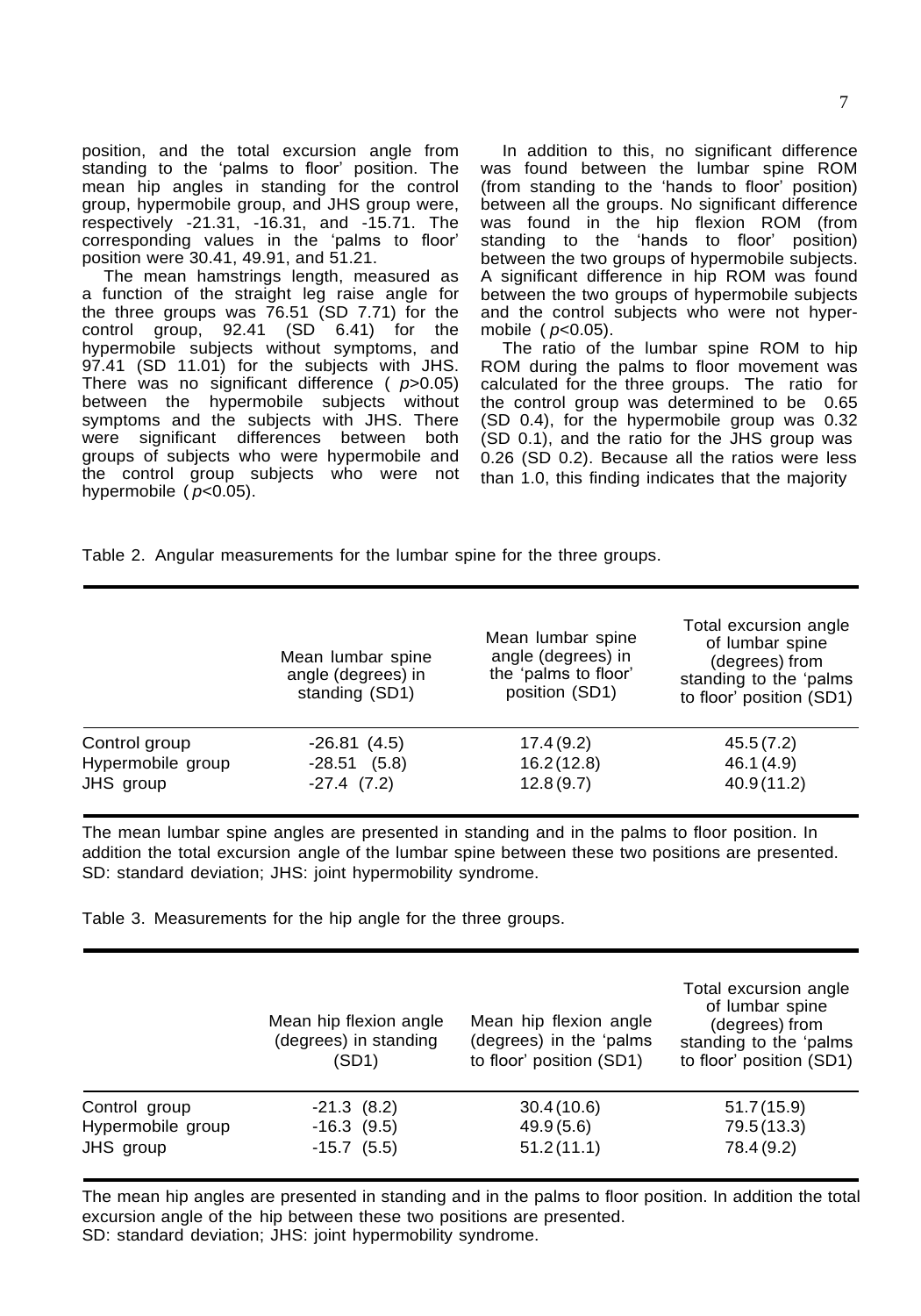of the movement came from hip flexion. There was no significant difference in the lumbar spine to hip ratios between the hypermobile and JHS groups. However, both these groups had a significantly smaller lumbar spine to hip ratio than the control group ( $p \frac{1}{4}$  0.05). This finding suggests that for the hypermobilie and JHS group, there was a relatively greater contribution of hip flexion than in the control group.

The correlation between hamstrings length and hip flexion ROM was significant ( $p \frac{1}{4}$  0.05), and a moderately strong correlation was identified between hamstrings length and hip ROM in all groups (Pearson correlation Coefficient ¼ 0.59).

#### **Discussion**

The results of this study suggest that there was no significant difference in lumbar ROM between the three groups during the 'palms to floor' maneuver. There was a significant difference in hip ROM between the two hypermobility groups and the control group; there was no significant difference in the hip ROM between the two groups of subjects with hypermoblity.

Because of differences in study design and measuring procedures between the current study and other research in this field, it is difficult to directly compare these findings with the results of other studies that investigated dynamic motion (Rice et al, 2004) and not end range movement as in the current study.

Other investigations have reported that the hip flexion to lumbar spine flexion ratio is greater in subjects who are unable to touch the floor (Tully and Stillman, 1997). In the current study the lumbar flexion to hip flexion ratios for the hypermobile group and the JHS group were 0.32 and 0.26, respectively. A ratio less than 1 suggests that hip flexion provides a greater contribution to this movement. The ratio for the control group for the current study was 0.65. This ratio suggests that although the contribution from hip flexion is still numerically greater than the lumbar flexion component in the palms to floor maneuver, the movement available from the hips is less than in the two hypermobile groups. Tully and Stillman (1997) reported a lumbar flexion to hip flexion ratio of 0.9 in subjects who were unable to touch the floor and 0.7 in those who were able. While these figures

are somewhat greater than those in the current study, the trend is the same; the difference may relate to different methods of measuring these angles. At present, there is no gold standard for measuring these movements.

Nine of the 13 subjects (70%) with JHS experienced lumbar pain as part of their pattern of symptoms. In this investigation this was the most common region where symptoms were experienced. Decreased hip mobility has been associated with low back pain (Esola, McClure, Fitzgerald, and Siegler, 1996; Shum, Crosbie, and Lee, 2005). Other studies have shown that a reduction in lumbar mobility is associated with low back pain (Shum, Crosbie, and Lee, 2005). As the spine and hips work together to produce co-ordinated movement during functional activity, it is possible that an alteration in the contributing ROM from one or both regions may be associated with low back pain symp- toms. Previous research has shown that the relationship between the lumbar spine and hips alters with lumbar spinal pain (Esola, McClure, Fitzgerald, and Siegler, 1996; Pearcy and Tibrewal, 1984). A reduction in SLR has been associated with limitations of hip and lumbar spine physiological movement (Pearcy and Tibrewal, 1984). The aim of this investigation was to investigate if an alteration in the ROM and/or an alteration in the relative contributions of range from the hips and the lumbar spine existed in subjects without symptoms who were hypermobile in comparison to those with JHS. It was hypothesised that if a difference was iden- tified, this may contribute to the body of knowledge required to further understand the cause of symptoms and contribute to knowledge that may eventually help to reduce symptoms in this condition that is associated with substantial morbidity. It was thought relevant to test this hypothesis as overstretching of one region, or a lack of mobility in another may lead to increased tissue stretch that may result in symptoms. This hypothesis was proposed previously but not tested (Child, 1986; Keer, 2003). The results of the current investigation do not support this hypothesis because no difference was found in the contribution of hip and lumbar flexion range to the hands to floor maneuver in the two groups of hypermobile subjects investigated in this study. It is acknowledged that the small number of subjects who experienced pain in the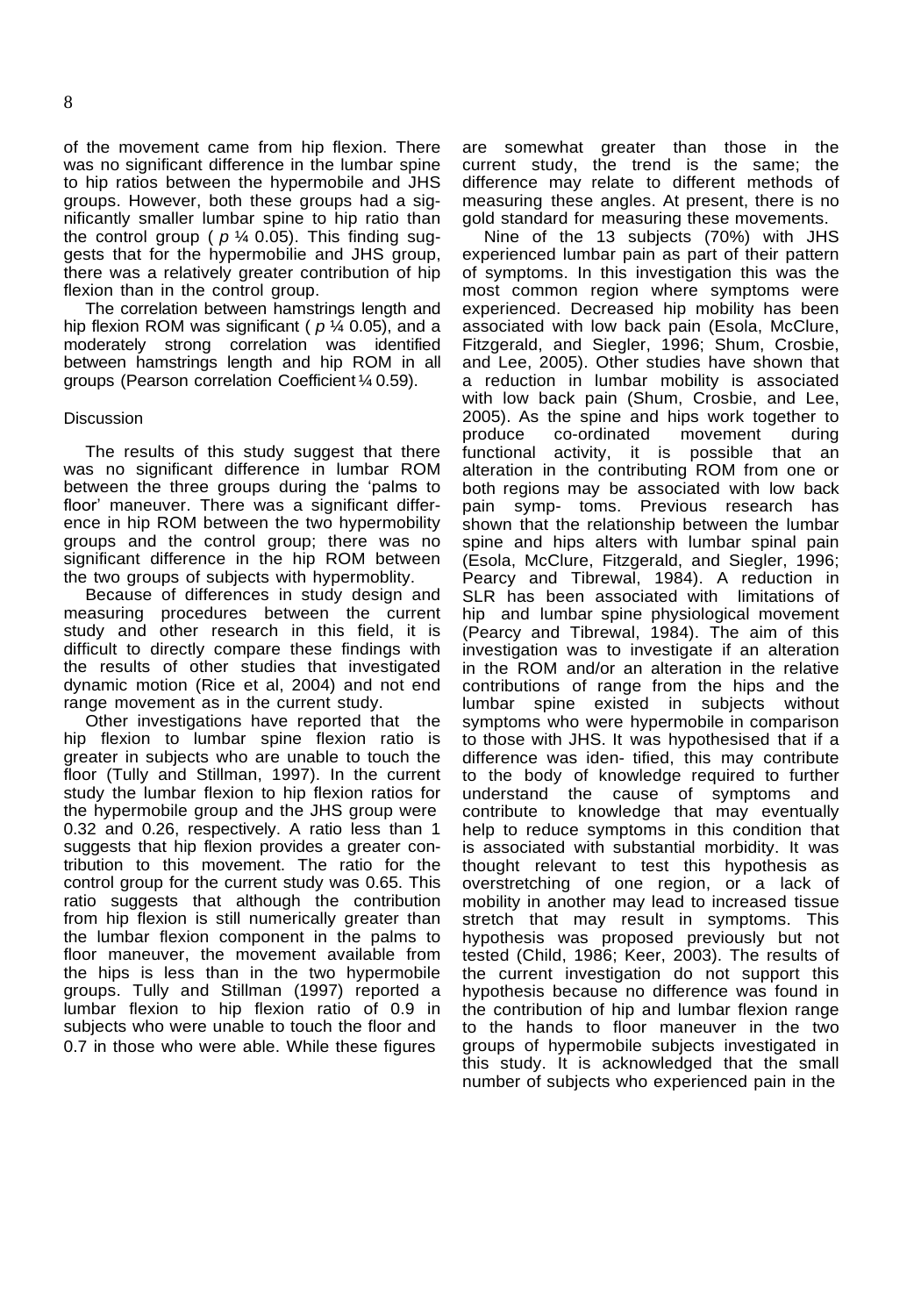lumbar region is a limitation of the present study. Ongoing research to test this hypothesis is required to better understand why some hypermobile people remain asymptomatic and others go on to develop JHS. An additional limitation of the current research is that only hip flexion range was investigated. Other studies (Gombatto et al, 2006) have investigated the relationship of hip lateral rotation and low back pain in a population of subjects who did not exhibit hypermobility. Future research in hypermobile subjects should investigate movement patterns and other ranges of movement in the lumbar and hip regions to determine if different patterns and ranges are identifiable. Differences between the genders also require investigation.

The 'straight leg raise' (SLR) is a clinical procedure that is often used to hamstrings length. However, this method may not adequately control for pelvic motion. Several publications have documented the need to control the pelvis during this movement (Cornbleets and Woolsey, 1996; Kendall, McCreary, and Provance, 1993). Bohannon, Gajdosik, and Le Veau (1985) used measured SLR on nine women and two men using cinematography. The study included three different methods of stabilising the pelvis and the contralateral leg. The authors concluded that the pelvis must be stabilised or accounted for in the measurement if it is to accurately assess hamstrings length. However, the researchers did not mention which of the three positions provided the most stabilisation. Furthermore, there was no mention of what ''suitable'' stabilisation would be or how pelvic rotation affects the hamstrings measurement. In another study, two methods of pelvic stabilisation were compared when testing the SLR with the pelvis and opposite thigh stabilised with straps or with flattening the lumbar spine by flexing the opposite knee (Gajdosik, Rieck, Sullivan, and Wightman, 1993). The results suggested that there was no significant difference between each of these methods of pelvic stability. Further research by these authors has confirmed the need for pelvic stability when using the SLR method for accurately assessing hamstrings length (Gajdosik, Rieck, Sullivan, and Wightman, 1993).

Another limitation when using the SLR to measure hamstrings length is to accurately measure the end point of range. This may be one of the reasons why the inter-observer error is higher than intraobserver error (Bierma-Zeinstra, Bohnen, Ramlal, and Riddenrikhoff, 1998). This point is dependent on the magnitude of the loads used to lift the leg, which may vary among operators (Lee and Munn, 2000) and the subjective nature on when individual clinicians feel the commencement of the resistance in the hamstrings.

Although the SLR method for measuring hamstrings length has been associated with pelvic movement (Bohannon, Gajdosik, and Le Weau, 1985), flexing the contralateral leg appears to help control for this error (Gajdosik, Rieck, Sullivan, and Wightman, 1993). However, it is acknowledged that some pelvic movement will have occurred with this clinical measurement before the point the pelvis was clinically deemed to have moved, and this is acknowledged by the authors as a limitation of the current investigation.

Piva et al (2006) investigated the intertester reliability of measuring hamstrings length, in subjects with patellofemoral pain syndrome, in a similar method that was used in the current investigation. They reported that the ICC (2,2) results were 0.92 with an associated 95% CI ranging from 0.82 to 0.96 and a SEM of 4.31. These results were comparable with the results obtained in the current investigation. Other investigations have used different assessment procedures to measure hamstrings length. These have included active knee extension (Gajdosik and Lusin, 1983) and passive knee extension (Gajdosik, Rieck, Sullivan, and Wightman,

1993).

All of these procedures have associated limitations such as lumbar stability, pelvic stability, and determination of the end point in range. There also are no available tests for accurately measuring hamstrings length with acceptable sensitivity and specificity. As such, it would be inappropriate to suggest that only the hamstrings muscles are being assessed during any of these procedures.

As in the current investigation, others (Kippers and Parker, 1987) have also used photography to assess the hands to floor mea- surement. However, it is acknowledged that the photographic method of measuring hip flexion used in the current investigation, with one reference point on the pelvis (and not as an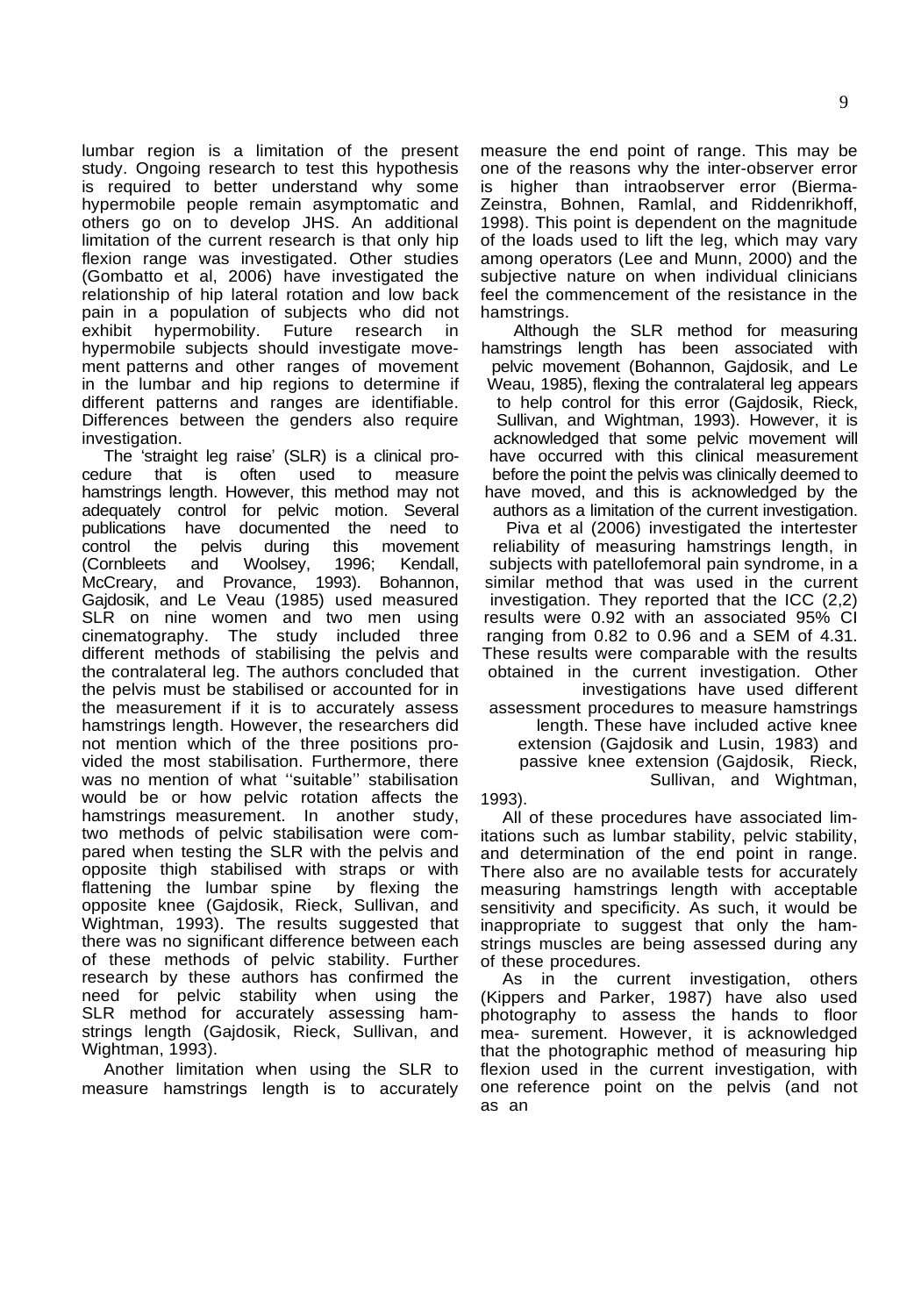angular measurement using a line joining the anterior superior iliac spine [ASIS] and posterior superior iliac spine [PSIS]) is not a standard method for quantifying this movement. The method used in the current study follows recommendations made by Tully and Stillman (1997), who conducted a pilot study investigating 11 marker placements. They reported that by placing a skin marker 2 cm below the greater trochanter (on the line joining the greater trochanter to the lateral line of the knee, it was possible to minimise aberrant skin motion over the greater trochanter. The decision to use the point midway between the ASIS and the PSIS was based on clinical observation and pilot studies, which revealed that in obese patients the ASIS would not be visible because of being covered by the folds of body tissue.

The results of the reliability study suggest that although the method of measuring hip flexion as used in this study achieved satisfactory reliability, it is acknowledged that the validity of this method is unknown, both in terms of its accuracy at determining the actual angle of hip flexion and confounding factors such as skin movement. Further research comparing this method with a 'gold standard' such as radiographs will help address the issue of the validity and clinical usefulness of this method.

Other investigations have reported that differing ratios may occur in subjects with chronic low back pain. Porter and Wilkinson (1997) reported that of 15 subjects with chronic low back pain and 17 subjects without symptoms, the subjects with symptoms demonstrated a reduction in the lumbar flexion range, and a subgroup of these subjects demonstrated a reduction in hip flexion range.

The findings of the current study suggest that subjects who are hypermobile who can touch the floor with their palms achieved this with increased hip range of motion and not increased lumbar spine flexion. There also does not appear to be a difference in lumbar spine flexion range to hip flexion range ratio between hypermobile subjects without symptoms and those with JHS. Although there was no significant difference between the groups with regard the total lumbar flexion range, it is noteworthy that both the control group and the hypermobilie group without symptoms had a greater mean total lumbar flexion range of 45.51 and 46.11,

respectively, in comparison to the JHS group (40.91). This may be due to different movement patterns used by subjects with JHS, or this may be due to an adapted movement pattern due to kinesiophobia or due to a previous or current experience of pain. However, it should be noted that this variation may also have occurred by chance because the subject numbers in this study were relatively small. Ongoing research is needed to determine if there is any relevance in this difference in lumbar flexion range.

A limitation of this study is that it is not possible to determine the pattern of movement used by the subjects in this study given our methods of measuring movement. Previous studies have shown the movement is initiated in the lumbar spine followed by a greater contribution from the hips (Esola, McClure, Fitzgerald, and Siegler, 1996; Porter and Wilkinson, 1997). It would be useful in future research to determine if this same pattern occurs in subjects who are unable to reach the floor and in groups of hypermobile subjects with and without symptoms. Another limitation is that 4 of the 13 subjects with JHS did not have pain over their lumbosacral spine at the time of the investigation. This subgroup of subjects may have skewed the findings for the lumbar spine flexion range for the JHS group. Additional research is necessary to further determine if a difference exists in lumbar spine range in subjects with JHS when symptoms are present and when they are not currently being experienced.

Another finding of this study is that there was a moderately high correlation between hamstrings length (as measured by the SLR test) and hip ROM in all groups. Although there was no significant difference between either of the hypermobile groups, both these groups had significantly greater hamstrings length than the control group.

Other studies have also reported similar results with respect to hip ROM and hamstrings flexibility (Esola, McClure, Fitzgerald, and Siegler, 1996; Wong and Lee, 2004). Li, McClure, and Pratt (1996) reported that following hamstrings stretching exercises there was an increase in hip flexion motion in comparison to lumbar flexion movement during the movement of forward flexion. In contrast to this, other studies have shown that tightness in the hamstrings and a reduced SLR lead to a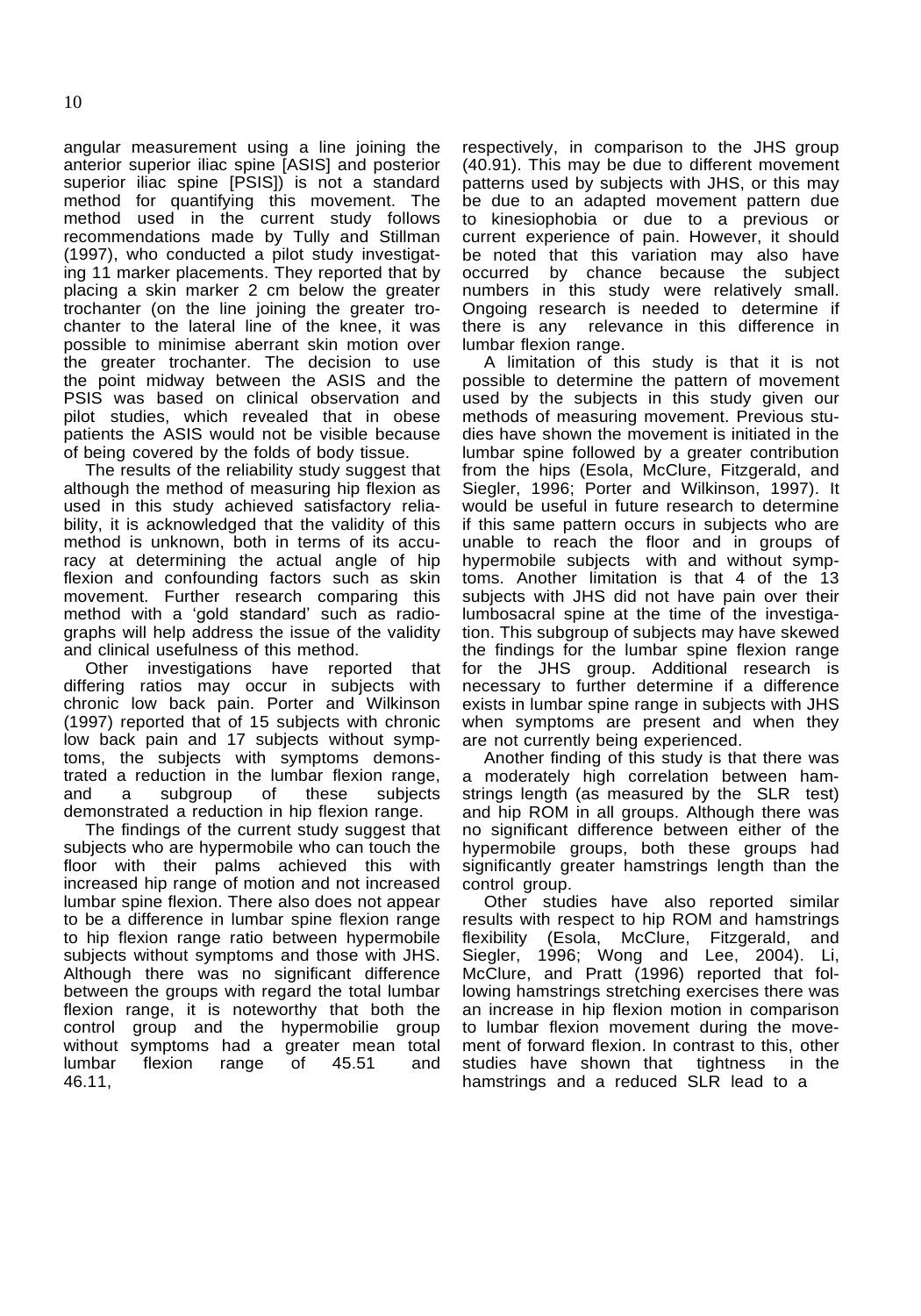reduction in lumbar spine flexion range (Gajdosik, Albert, and Mitman, 1994; Pearcy and Tibrewal, 1984). These differences may have occurred because of different methods of measurement or different subgroup populations using different patterns of movement. In addition to this, it is not possible to implicate hamstrings muscle length in isolation during the SLR procedure. This is also the case for the forward bending movement that involves lumbar and hip flexion. The SLR procedure would also increase tension in the posterior hip capsule and ligaments and the sciatic nerve, which potentially would also limit the SLR assessment procedure. It is conceivable that the SLR test is not sensitive or specific for any one structure, and this may account for the differences reported in the studies examining the relative contribution from the lumbar spine and hip during the forward flexion movement in subjects with and without symptoms.

To reduce the pain and morbidity associated with JHS, it is important to determine the cause of the symptoms. The results of this study suggest that it would be inappropriate to implicate the contribution of hip and lumbar spine ROM used by people with JHS when they perform the movement of forward flexion because there were no significant differences in range compared with a subgroup of subjects who were hypermobile without symptoms.

# Conclusion

The aim of this study was to investigate the relative contribution of lumbar spinal flexion and hip flexion during the palms to floor maneuver in three groups of subjects. No significant difference in the contribution of hip and lumbar flexion was identified between a group of hypermobile subjects without symptoms and a group of hypermobile subjects with JHS. However, both of these groups demonstrated a significantly different lumbar spine to hip contribution to the total movement than a control group of subjects who were unable to reach the floor during this movement.

A relatively strong correlation was found between hip flexion range of movement and the range of the straight leg raise, which was used in this investigation as a measure of hamstrings

length. Subjects with greater straight leg raise were found to have greater range of hip flexion during the hands to floor maneuver. This study was not able to identify a mechanical difference in the way that hypermobile subjects with and without symptoms performed the palms to floor test, and further research is required to understand why some subjects who are hypermobile experience symptoms and others with similar amounts of hypermobility do not. The results of this study suggest that it is not possible to distinguish hypermobile people with and without JHS from the relative contribution of lumbar and hip flexion range when they perform the hands to floor test.

# References

- Beighton P, Solomon L, Soskolne CL 1973 Articular mobility in an African population. Annals of the Rheumatic Diseases 32: 413– 418
- Bierma-Zeinstra SMA, Bohnen AM, Ramlal R, Ridderikhoff J 1998 Comparison between two devices for measuring hip joint motions. Clinical Rehabilitation 12: 497–505
- Birrell FN, Adebajo AO, Hazleman BL, Silman AJ 1994 High prevalence of joint laxity in West Africans. British Journal of Rheumatology 33: 56–59
- Bohannon RR, Gajdosik RL, Le Veau B 1985 Relationship of pelvic and thigh motions during unilateral and bilateral hip flexion. Physical Therapy 65: 1501–1504
- Child AH 1986 Joint hypermobility syndrome: Inherited disorder of collagen synthesis. The Journal of Rheuma- tology 13: 239–243
- Cornbleets S, Woolsey N 1996 Assessment of hamstring muscle length in school aged children using the sit-and- reach-test and the inclinometer measure of hip joint angle. Physical Therapy 76: 850–855
- Esola MA, McClure PW, Fitzgerald GK, Siegler S 1996 Analysis of lumbar spine and hip motion during forward bending in subjects with and without a history of low back pain. Spine 21: 71–78
- Gajdosik R, Lusin G 1983 Hamstring muscle tightness: Reliability of an active-kneeextension test. Physical Therapy 63: 1085– 1090
- Gajdosik RL 1997 Hamstring stretching and posture. In: Letters to the editor. Physical Therapy 77: 438–439
- Gajdosik RL, Albert CR, Mitman JJ 1994 Influence of hamstring length on the standing position and flexion range of motion of the pelvic angle, lumbar angle,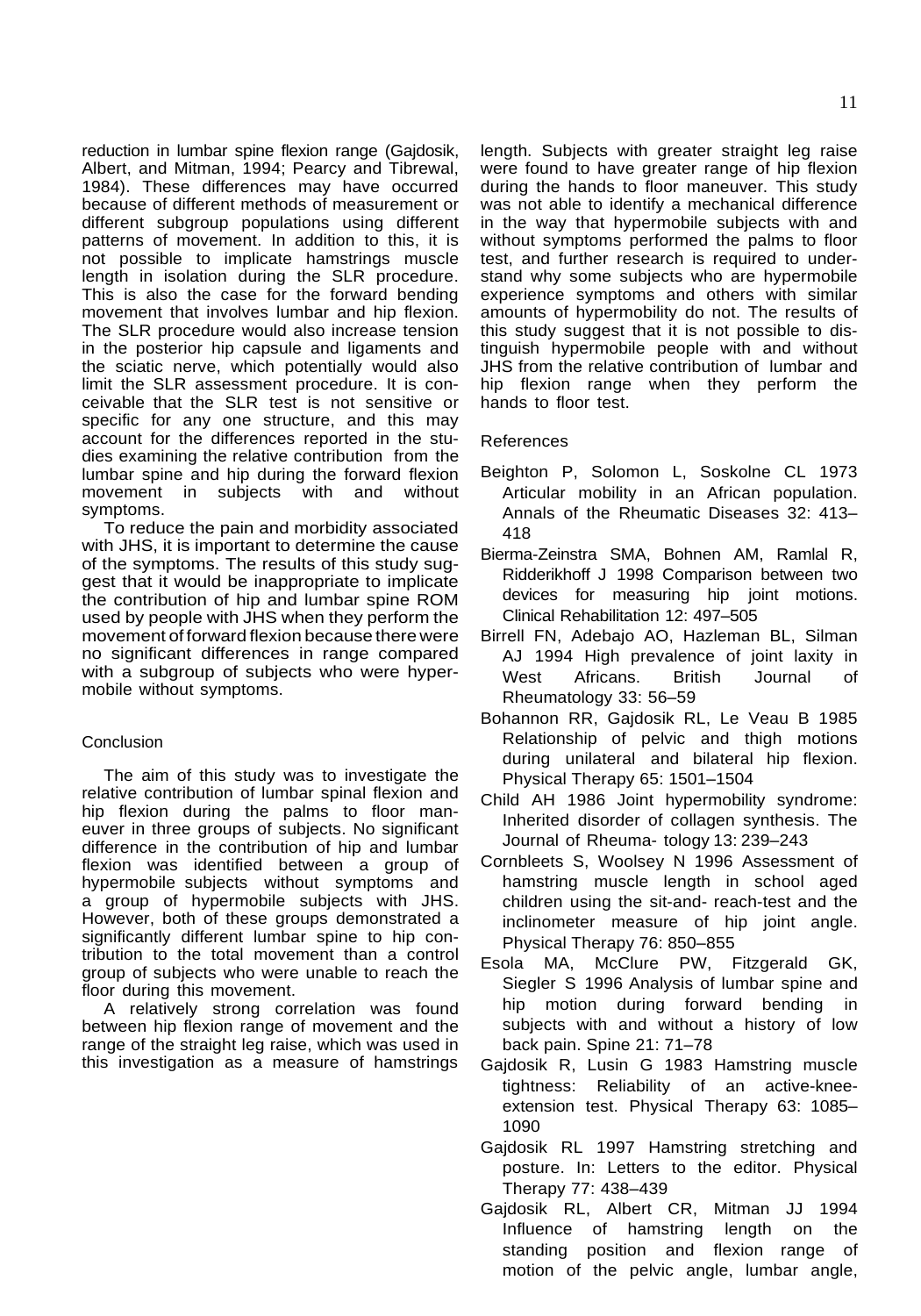and thoracic angle. Journal of Orthopedics

12 and Sports Physical Therapy 20: 213–219 Gajdosik RL, Rieck M, Sullivan D, Wightman S 1993 Comparison of four clinical tests for assessing hamstring muscle length. Journal of Orthopaedic and Sports Physical Therapy 18: 614–618